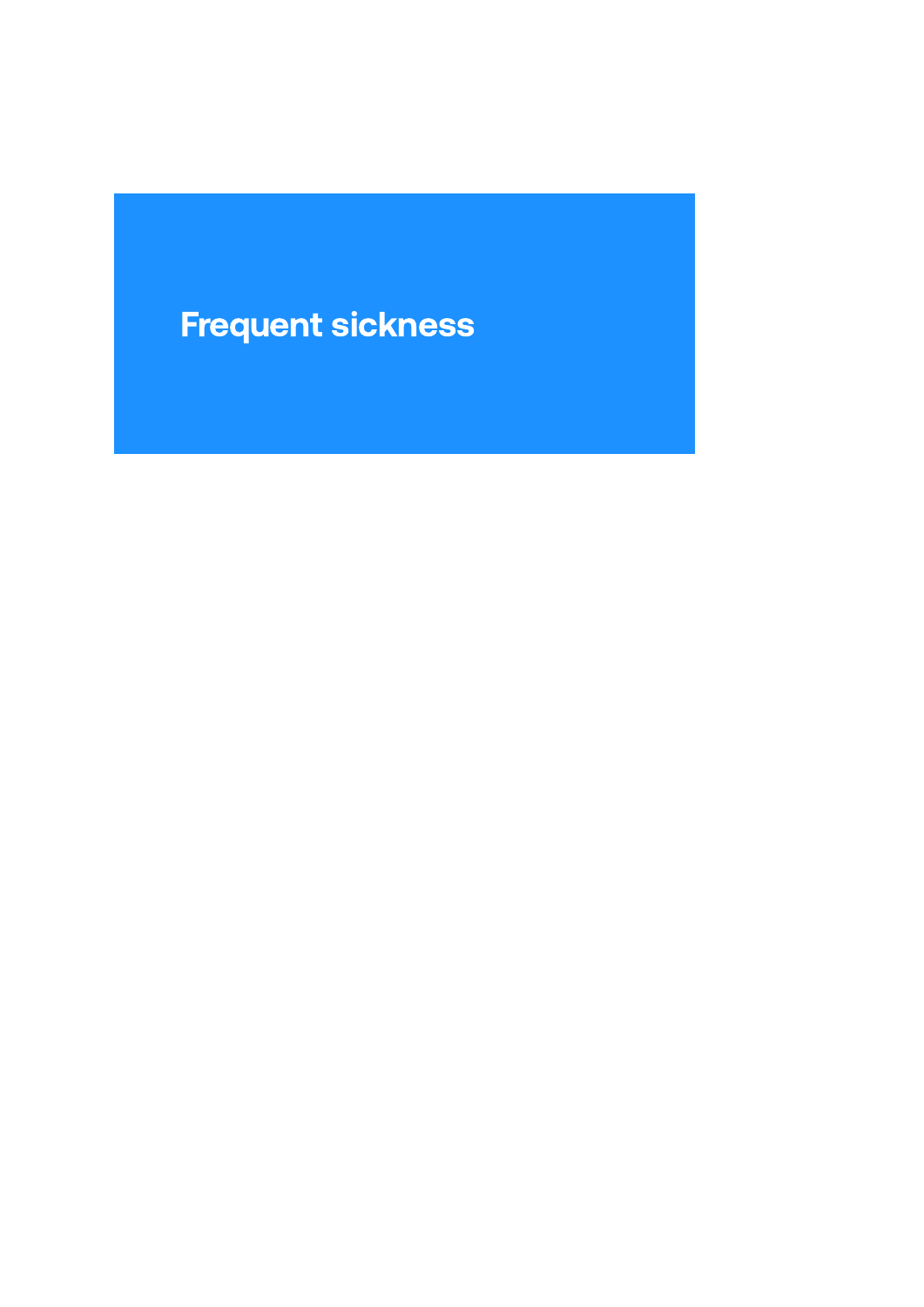# Spotting problems early will enable you to put the right support in place.

As a manager, it is your responsibility to review absence history and discuss any problems with your staff. Identifying potential problems early will enable you to put the right support in place to minimise future absences.

## Know what you're looking for

Short-term sickness is absence that lasts less than 28 calendar days. Everyone has short-term sickness absence during their working lives, often because of common illnesses such as colds and flu. However, frequent, ad hoc absence can, indicate an underlying issue with a sta member or team.

When reviewing absence history, look for patterns to the absence, for example, a collection of Fridays or Mondays or days after a bank holiday. Also look for themes in the reasons given for absence and review any fit notes for recurring information.

#### Discuss what you find

Where a pattern is identified, speak to the individual about it to see if there is any underlying reason for the absences. Often, just having a conversation is enough to alert staff to the need to address any underlying causes or behaviour. Discuss how they approach health and wellbeing and refer them to any initiatives your organisation supports for health and wellbeing, for example, staff counselling, weight management, exercise classes or discounts for gyms.

In some cases, however, you could have uncovered an underlying health or mental health problem, difficulties within the team or a problem with the working environment. Putting the right support in place early, e.g. referrals to occupational health or physiotherapy available, can help to minimise any potential future absence.

If no underlying issue is evident, you should be clear with your staff member that their attendance needs to improve, how this will be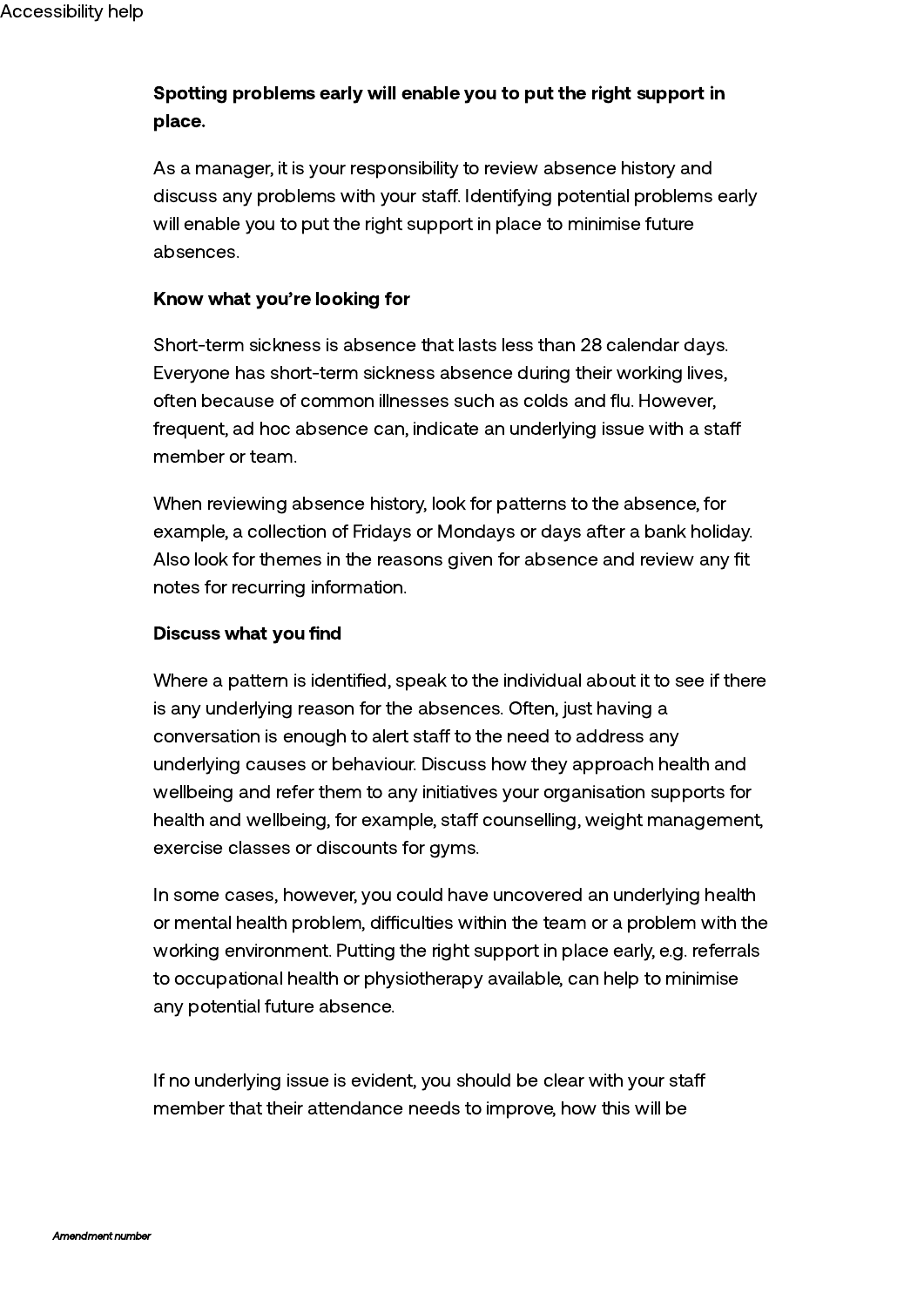## Monitor the situation

Keep track of whether an absence pattern is improving or getting worse and look out for any unusual patterns of absence, e.g. if a staff member is experiencing more absences, or more frequent absences than usual. Your observations could enable further discussions and identify emerging issues.

#### Be sensitive and supportive

Adapting your approach depending on what you find, and your staff member's reaction, should enable you to be sensitive where necessary and find the right mix of supportive and firm. You need to approach such situations as a line manager and not a clinician. It is important to be mindful of the cost and effects of frequent absence on the workload and the team whilst remembering that there may be personal or sensitive circumstances affecting absence.

If you notice someone is becoming withdrawn and quiet, create a suitable confidential environment to tell them what you have noticed, ask them if they are OK and offer them the opportunity to discuss things.

[Top tip] Appropriate training can assist you with being able to identify changes in employee behaviour that might result in increased absences, and drawing the employee into discussing these.

## Know where to go for help

Your organisation will have policies on things like special leave, should your staff require a period of time away from the workplace for personal reasons. Your occupational health (OH) provider can also help with signposting to specialist services, e.g. for drug or alcohol dependency, domestic violence or depression.

The Advisory, [Conciliation](https://www.acas.org.uk/advice) and Arbitration Service (ACAS) advisory handbook is a useful starting point for handling short-term absence. Consider making reasonable adjustments.